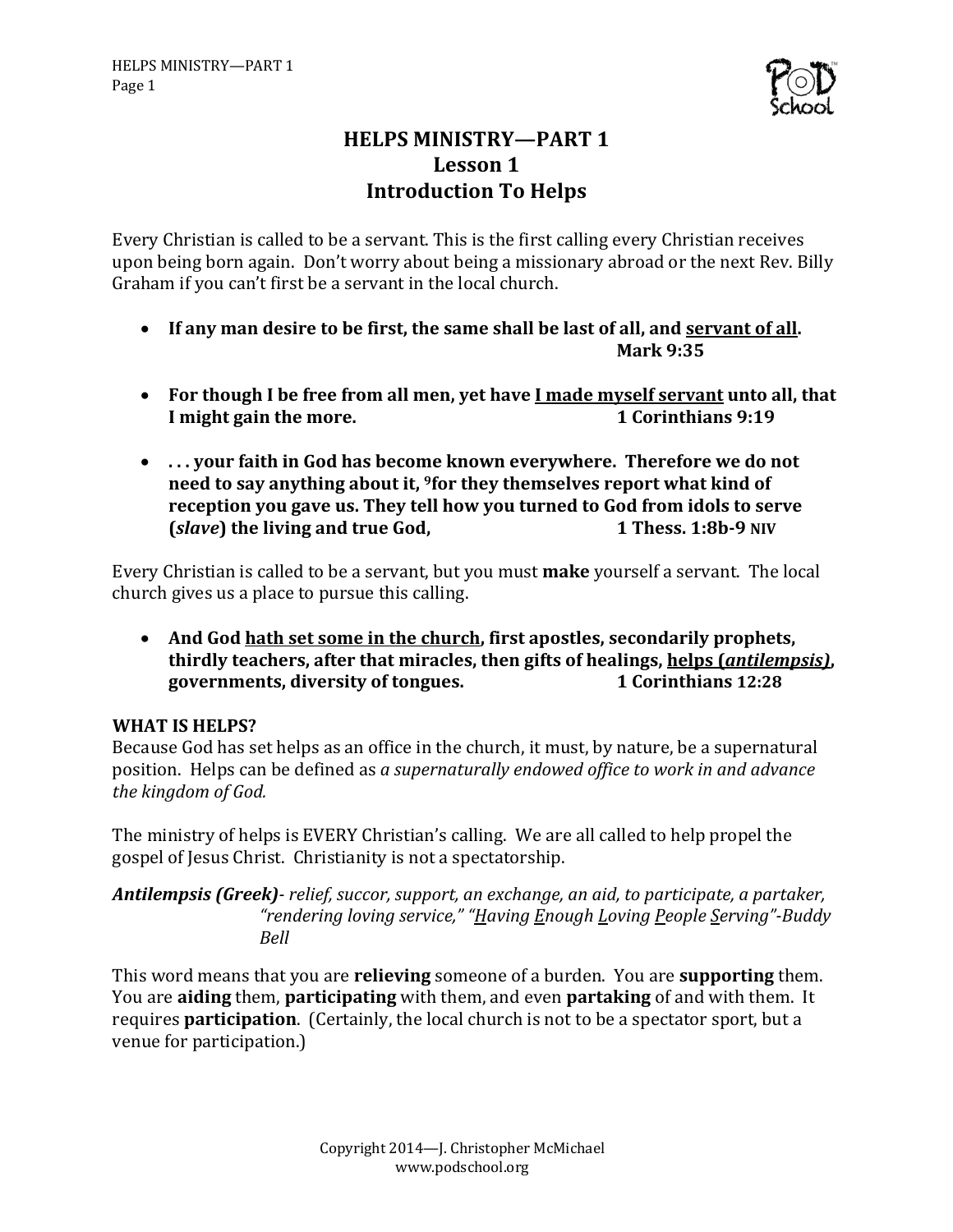HELPS MINISTRY-PART 1 Page 2



Helps is a ministry of lending relief and support. Helps is participating in the support of the ministry. Helps is how we as Christians can begin to fulfill the call of God on our life—the calling of servant.

• Bear ye one another's burdens (*weights, heaviness*), and so fulfill the law of **Christ. Galatians** 6:2

#### **WHAT HELPS IS NOT!**

Helps is not being a volunteer! Helps is ministry servant-hood.

| Servants serve at the Master's behest.<br>Servants look for rewards in heaven.                | Volunteers can quit any time they want.<br>Volunteers look to be paid in accolades,<br>praise, and thanks. |
|-----------------------------------------------------------------------------------------------|------------------------------------------------------------------------------------------------------------|
| Servants seek what's best for the church.<br>Servants live for the Kingdom of God.            | Volunteers seek what's best for them.<br>Volunteers flirt with the Kingdom.                                |
| Helps is not you doing the pastor or God a favor. The pastor is actually doing you a favor by | letting you help him by serving in his<br>church.                                                          |
| Helps is not the place to do a mediocre job.                                                  | If a paycheck would motivate you to do a<br>better job for the kingdom, then you are a<br>hireling.        |

#### **HELPING THE LOCAL CHURCH**

God has set "helps" in the church, quite simply, because the local church needs help carrying out the vision God has given it. Every local church has a unique calling and personality, but each church needs help in carrying out the mission and calling God has placed on that local body.

#### **ALL HANDS ON DECK**

The pastor of a church can be likened to the captain of a ship. The captain sets the course, steers the ship, calls the directions, determines the port of call, and even the type of mission, but he requires the help from a *crew* to get the ship up and running.

#### **3 TYPES OF HELPS**

- 1. Doing those things that your pastor does not have the ability to do.
- 2. Doing things that your pastor can do but shouldn't be doing because there are other things he needs to do.
- 3. Doing things that your pastor is doing but he wants you to do them with him.

## **WORKERS TOGETHER, WORKING WITH GRACE**

• We then, as workers together with him, beseech you also that ye receive not **the grace of God in vain. 2 Corinthians 6:1**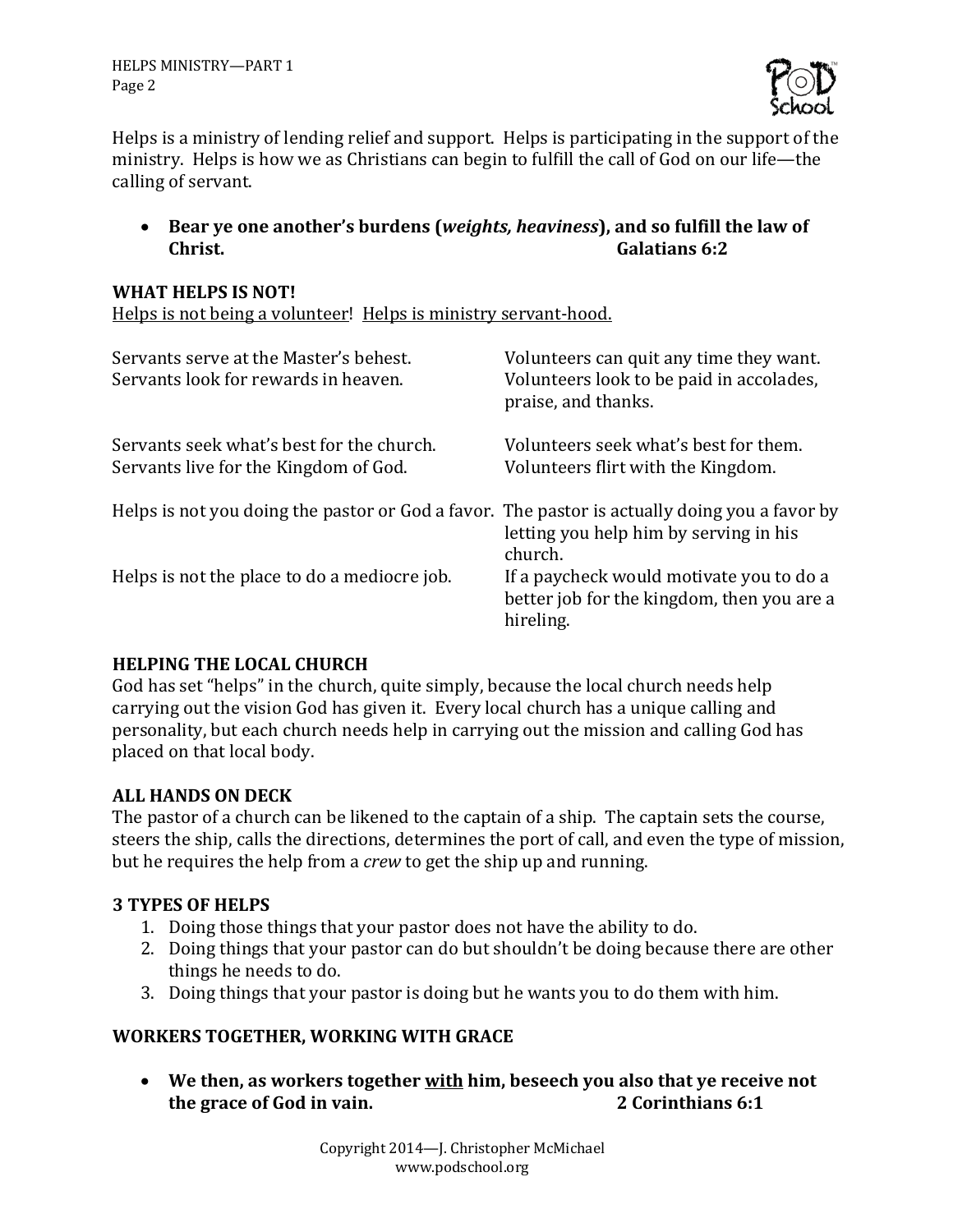

We are workers together with God, not *for* Him, *with* Him. As a consequence, we receive His grace to work. If we are not workers in this Kingdom, then we have received His grace in vain.

• But by the grace of God I am what I am: and his grace which was bestowed upon me was not in vain; but I laboured more abundantly than they all; yet not **I, but the grace of God which was with me.** 1 Corinthians 15:10

God places a supernatural grace upon every Christian to labor with Him in the gospel work. The ministry of helps is the best place to start laboring with Jesus in His great Kingdom. Jesus said we are to take His yoke upon us, for His yoke is easy and his burden is light. But a yoke is for WORK!!

• Come unto me, all ye that labour and are heavy laden, and I will give you rest. <sup>29</sup>Take my voke upon you, and learn of me; for I am meek and lowly in heart: and ye shall find rest unto your souls. <sup>30</sup>For my yoke is easy, and my burden is **light. Matthew 11:28-30** 

## **AREAS OF HELPS IN THE LOCAL CHURCH**

- Manual Work: Cleaning, Ushering, Security, Children's Ministry, Evangelism, Hospitality, etc.
- Money/Resources: Tabernacle offering (Exodus 35:4-29), Elisha's chamber (2) **Kings 4:8-38**), Jesus' colt (Mark 11:1-11), Sister Phebe's business (Romans 16:1-**2**), ministering to the saints, ministry offerings (2 Corinthians 9:1-15).
- Prayer: Pray that the Word may have free course (2 Thessalonians 3:1). Paul was in a habit of requesting prayer from his churches (1 Thessalonians 5:25; Hebrews **13:18**). Pray for all those in authority (1 Timothy 2:1-3).
- **Defense/Aid:** Bear one another's burdens (Galatians 6:2), provoke one another to good works (**Hebrews 10:24**), edifying one another (**1 Corinthians 8:1**), receive one another, especially spiritually weak Christians (**Romans 14:1**).

Pray that God will help you be the best helper the Kingdom of God has ever seen. Amen!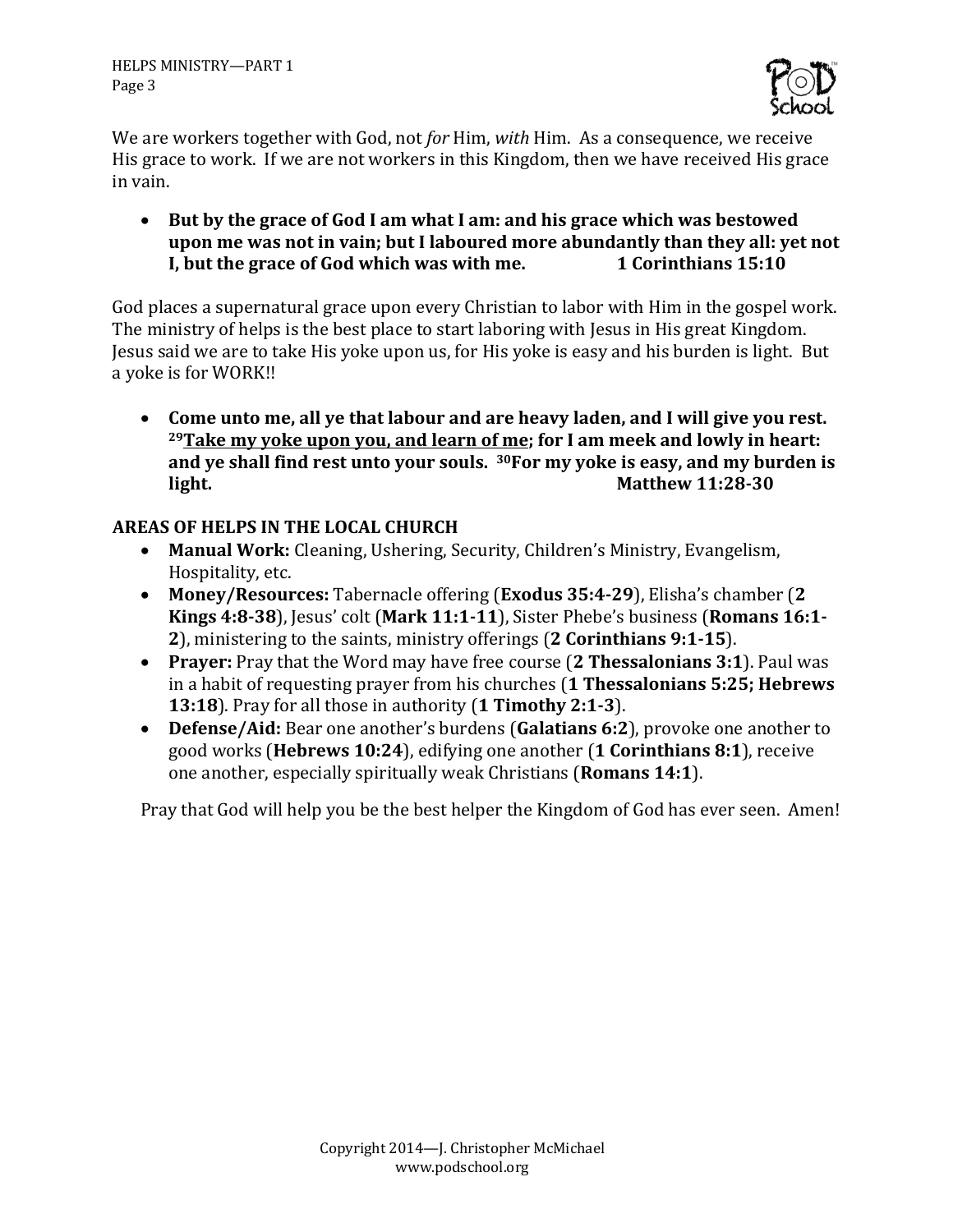

## **HELPS MINISTRY-PART 1 Lesson 2 Biblical Examples Of Helps Ministry**

#### **HELPS IS WORK**

Below is a list of biblical examples of people participating in the ministry of helping God's leaders. The Kingdom of God needs your help. You have an important role to play. (Note: an asterisk  $(*)$  denotes a future leader.) Watch for the following fruit of the Helps Ministry:

- 1. Burdens are relieved off of leadership.
- 2. Leadership is refreshed and encouraged.
- 3. Finances are increased for God's cause.
- 4. Future leaders are raised up and trained.
- 5. God's plan is accomplished.
- **Eve To Adam (Genesis 2:18-25)**: God declared that it wasn't good for Adam to be alone. He needed a "help meet," a helper comparable to him.
- Adam And Eve In The Garden (Genesis 2:15): It was God's Garden and He put man and woman in the Garden to dress it and keep it.
- \*Joseph In prison (Genesis 39:20-23): Joseph was set over all the inner workings of the prison, "and whatsoever they did there, he [Joseph] was the doer of it." Joseph was so faithful, the prison keeper didn't ever bother to inspect his work.
- \* **Aaron To Moses** (**Exodus 4:10-17**): Moses had lost his fluency in the language of the Egyptians (he'd been away from them for 40 years). Out of fear, he desired a translator. Aaron became his spokesman.
- \* **Joshua To Moses** (**Exodus 17:8-10**): Joshua was Moses' military leader and servant. This was great training for the day ahead when Joshua would lead Israel in battle after battle to take the Promised Land.
- Aaron And Hur To Moses (Exodus 17:11-12): Moses had to have men hold his arms up so that Israel could win the battle.
- Moses' Handymen (Exodus 31:1-11, 35:30-35, 36:1-3): Two men are named specifically: Bezaleel and Aholiab. God filled them with the Holy Spirit in wisdom and knowledge to build the tabernacle. God gave Moses the plans and directions, but God equipped other men to make it happen.
- Moses' Judges (Exodus 18:13-26): "This thing that you do is not good. You will surely wear away. You and the people ... they shall bear the burden with thee." These 120 men helped Moses care for the people so that he and the people wouldn't wear out.
- Moses' 70 Elders (Numbers 11:10-17, 24-30): Moses complained about the burden of the people, so God anointed 70 men with the same spirit that was upon Moses to help him bear the burden.
- \*David To Saul (1 Samuel 16:19-23): After Saul's fall, David became Saul's armorbearer and comforter, playing the harp for him when he was troubled by evil spirits. His heart honored Saul even after Saul's death.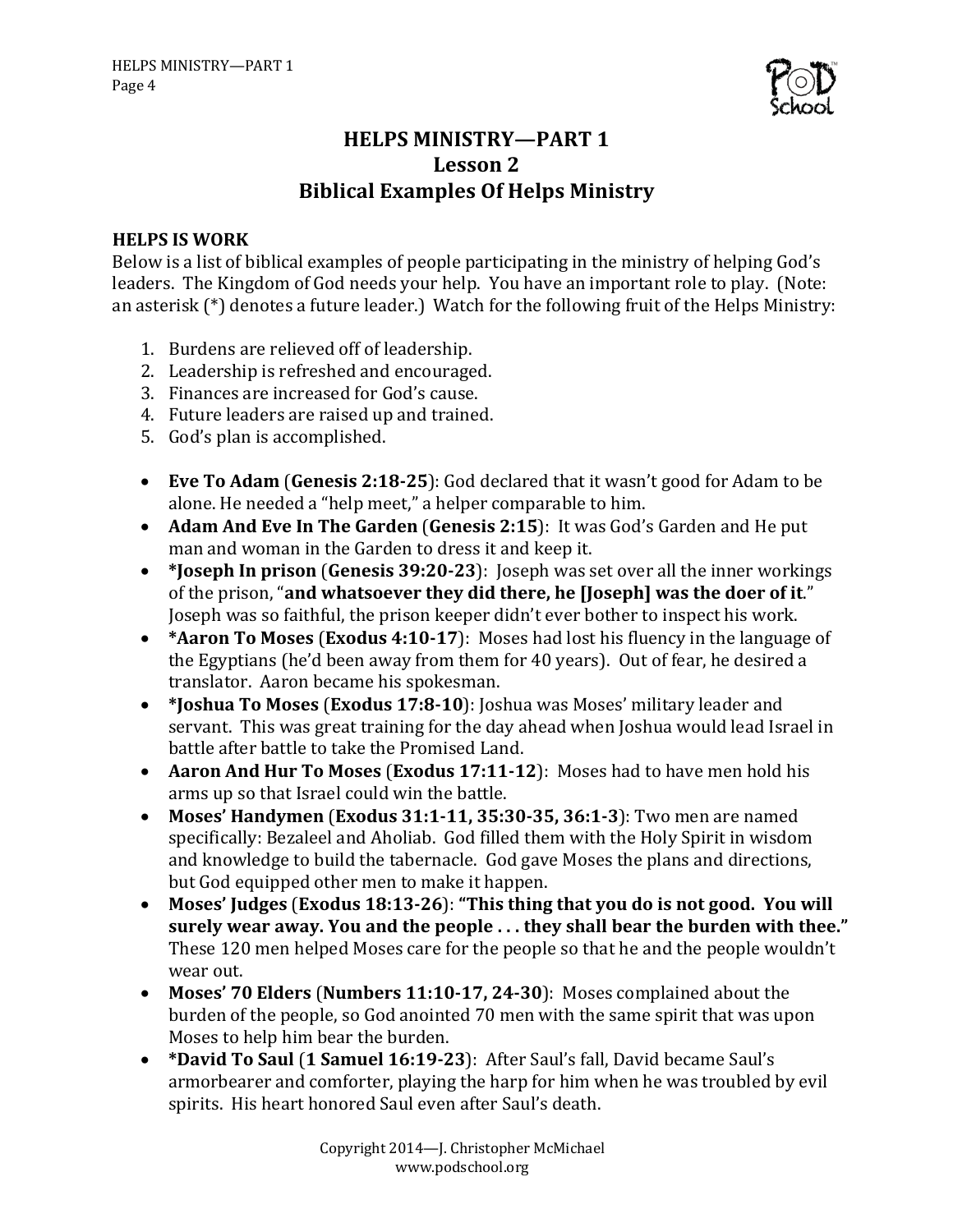

- **Jonathan's Armorbearer** (1 **Samuel 14:4-16**): An armorbearer was one who accompanied his master into battle carrying the armor and weaponry so that master would not be exhausted upon arrival. Jonathan's armorbearer carried two things: his master's weaponry and his master's vision. "Do all that is in thine heart . . . **I** am with thee according to thy heart." This support led to a miraculous victory.
- David's Mighty Men: They conquered cities, killed enemies, built cities, helped run the kingdom, and even fetched David some water, simply because he asked for it.
- Solomon's Governments (1 Kings 4:1-25): Solomon, the wisest man to ever live, had 11 officials helping him run his administration, and he had 12 governors ruling over the kingdom under him. "And Judah and Israel dwelt safely and confidently . . . all the days of Solomon."
- **Solomon's Workforce (1 Kings 5:13-16)**: Solomon had 183,300 laborers working on the temple: 30,000 lumberjacks, 70,000 general laborers, 80,000 stonecutters, and 3300 managers. All of these workers were used to build the temple that God would then mightily manifest in. (3.85 billion man-hours. For Solomon to build the Temple alone, it would take him 440,705 years).
- \* Elisha To Elijah  $(1$  Kings  $19:19-21$ ;  $2$  Kings  $2:1-14$ ,  $3:11$ ): Elisha left all he knew to become a servant. He was faithful to the very end and would not leave his leader. The world knew him as he "which poured water on the hands of Elijah," but we know him as the prophet that wrought twice as many miracles as Elijah.
- **\*The 12 Disciples To Jesus** (**Matthew 19:13-14, 21:2-3, 26:18-19; Mark 6:36- 41**): The disciples didn't just sit and learn all day. They were involved in preparing meetings, feeding the multitudes, preparing dinners, receiving offerings, running security, praying with Jesus, fetching transportation, managing the money, and serving the poor.
- \*Barnabas To The Local Churches (Acts 4:36-37, 9:26-28, 11:22-30): Barnabas faithfully served the church at Jerusalem and then Antioch. He faithfully supported the church financially and was a dependable errand boy. He earned the leadership's trust and they sent him out as an emissary to Antioch. He continued to run errands for the churches until the day of his ordination into full-time ministry (Acts 13:1-3).
- \*Paul To The Local Church (Acts 11:26-30): Paul faithfully served the church at Antioch, running errands for them and teaching, until the day of his ordination (Acts **13:1-3).**
- \*The First Deacons (Acts 6:1-8): These first deacons were selected for their good reputation and for being full of the Holy Spirit and wisdom. They were appointed to wait tables and care for the old ladies, yet this allowed the Word of God to increase and the number of the disciples multiplied. Stephen, Philip, and Prochorus were promoted to greater responsibility in the Kingdom.
- \* **John Mark To Paul And Barnabas** (Acts 13:1-5): When Paul and Barnabas set out on their first missionary journey, they took John Mark with them as their servant. This same John Mark went on to write the Gospel of Mark.
- \*Luke To Paul (Acts 21:8; Philemon 24; Colossians 4:14; 2 Timothy 4:11; 2 **Corinthians 13:14**): Luke joined himself to "Paul's company" and travelled with him everywhere. In the end, he was the only man that didn't abandon Paul. No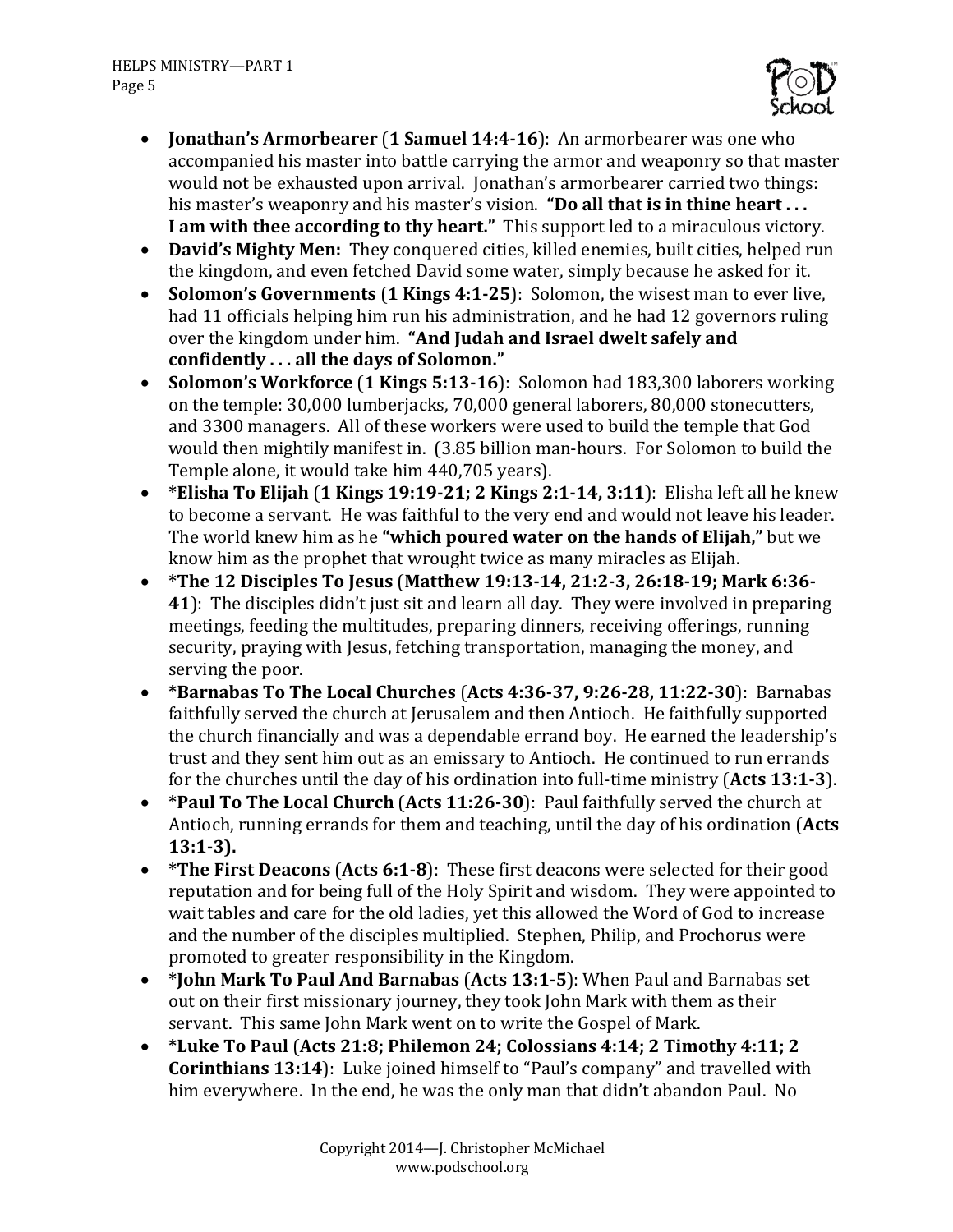

doubt he tended to Paul's health and many injuries. He was the beloved physician and also a scribe for Paul, going on to write the Gospel of Luke and the Book of Acts.

- Phebe To The Roman Church (Romans 16:1-16): Phebe is referred to as a servant of the whole church at Cenchrea. She was also described as "succourer" of the needs of many" and of Paul himself. Now that's helps ministry. Such a help, in fact, that she is forever a part of the Bible record.
- The House Of Stephanas (1 Corinthians 16:15-18): This household addicted themselves to serving the saints, so much so that Stephanas, along with Fortunatus and Achaicus, made up in an offering what the entire church of Corinth lacked and in doing so, they refreshed Paul.
- \* Epaphroditus To Paul And The Philippian Church (Philippians 2:24-30, 4:18): Epaphroditus is called a brother, companion in labor (work), fellow soldier (work), messenger (apostle), and minister to the wants of Paul. He is called an apostle, but was used as an errand boy. He did not regard his life for the work of Christ.

Notice some common fruit from an **active** ministry of helps:

- 1. Burdens are relieved off of leadership.
- 2. Leadership is refreshed and encouraged.
- 3. Finances are increased for God's cause.
- 4. Future leaders are raised up and trained.
- 5. God's plan is accomplished.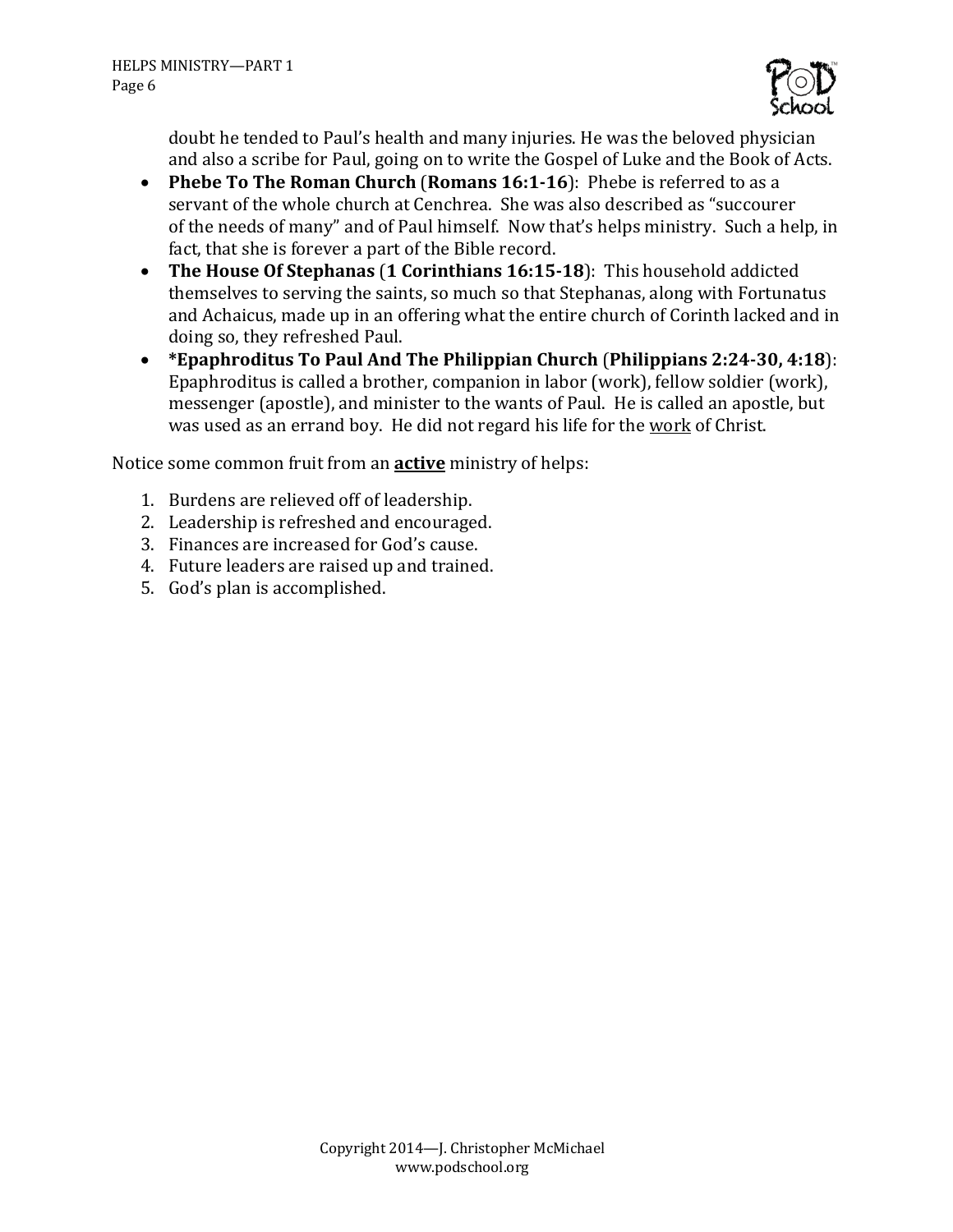

# **HELPS MINISTRY-PART 1 Lesson 3 The Spirit Of Unity**

## • Endeavoring to keep the unity of the Spirit in the bond of peace. **Ephesians 4:3**

One of the less pleasant aspects of Helps ministry is its ability to reveal the selfishness that is still in us as Christians. Helps ministry accomplishes this by placing you around other believers you would probably not ordinarily fellowship with. It is the friction that arises from interacting from someone different than you that will cause your selfishness and carnality to manifest. This selfishness will usually manifest as strife and disunity.

• Now the God of patience and consolation grant you to be likeminded one toward another according to Christ Jesus: <sup>6</sup>That ye may with <u>one mind</u> **(***homothumadon*) and one mouth glorify God, even the Father of our Lord Jesus **Christ. Romans** 15:5-6

God wants His body to be likeminded toward each other and single-minded toward God. Both terms are synonymous with unity. However, "one mind" is a unique term. Taken from **homothumadon**, it literally means to *rush along in unison*, and as one Greek lexicon describes it:

"The image is almost musical; a number of notes are sounded which, while different, *harmonize in pitch and tone. As the instruments of a great concert under the direction* of a concert master, so the Holy Spirit blends together the lives of members of Christ's *church."*

Unity pleases God and unity is necessary for God to move in our midst. As a helps minister, you will be tempted to get into strife, chaos, and disunity. A church without unity is a chaotic and disorderly church. This is *not* the will of God. He desires that all things be done decently and in order (1 Corinthians 14:40).

• Behold, how good and how pleasant it is for brethren to dwell together in **unity! Psalms** 133:1

God cannot move in the midst of disunity, but evil can.

• For where envying (*jealousy*) and strife [conflict] is, there is confusion and **every evil work. James 3:16** 

If there is disunity in a local church body, the Bible says there is confusion and evil working there. The number one thing God will want to deal with in that church is the disorder. If the church will not submit to the Word and find unity, the Spirit of God will move on from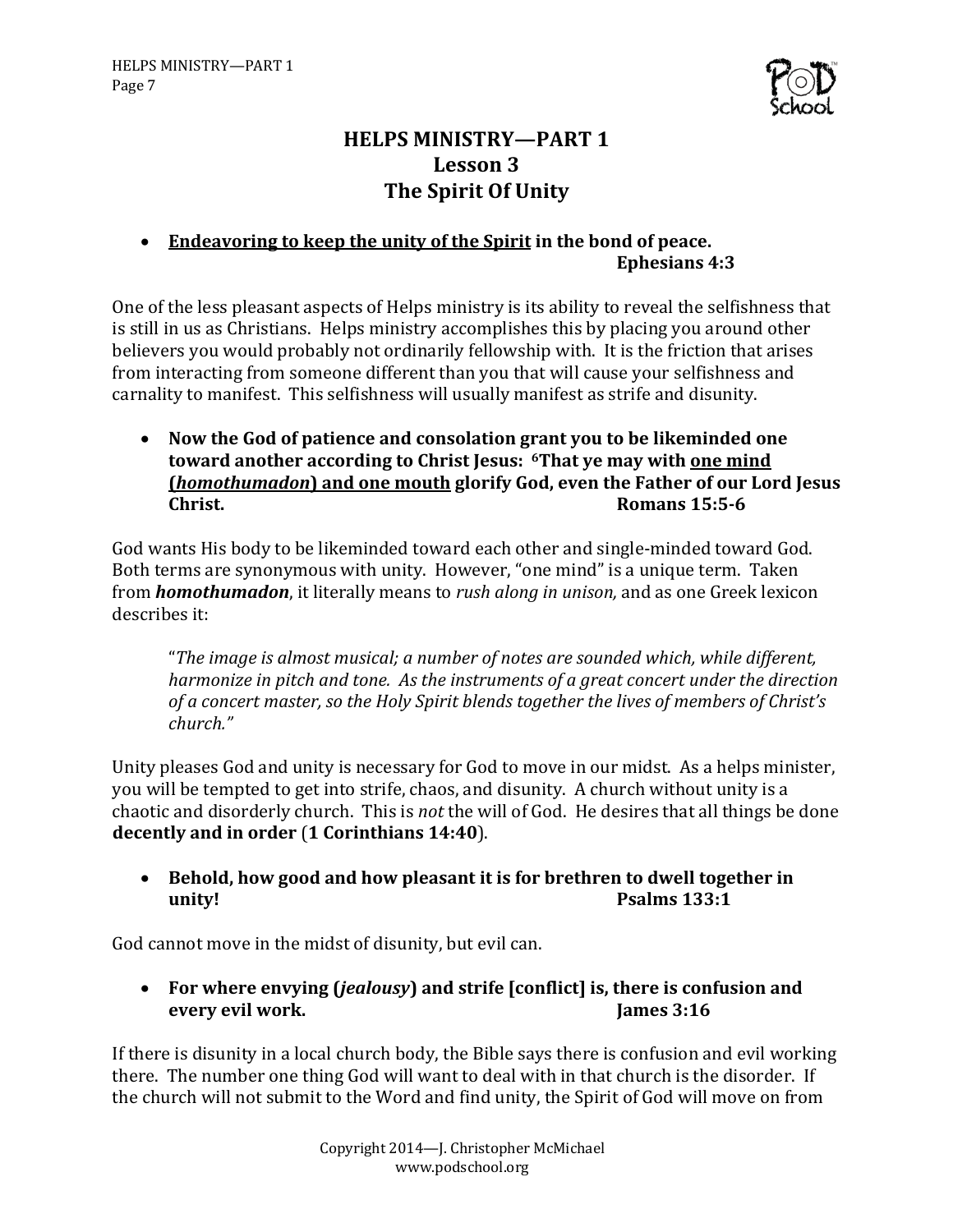

that church until they are willing to repent. The church that never repents will become a dead, dry, religious assembly.

## **SYMPTOMS OF DISUNITY**

- **Complaining:** It's too hard; they ask too much of us. They actually expect us to come to every service. I didn't like the worship. Too loud. Too soft. Too long. Too this, too that, blah, blah, blah!
- **Murmuring:** A lack of thanksgiving. A sour belly. Not always against a person, but a situation or a circumstance. "Who does he think he is? I don't think it's right. I liked it better at my old church."
- **Strife/Discord:** Quarreling among the brethren. "I refuse to work with them or even sit by them because...."
- **Gossip:** Repeating a matter. A transmitter of truth. A fact is repeated but with the wrong motive and heart.
- Slander: Often attacks the character. Usually a falsehood spread to ruin one's reputation.
- Backbiting: Malicious talk about someone not present.
- **Nosiness:** Mind your own business. Don't be a busybody (1 Timothy 5:14).
- **Church skipping:** Hey man, it's deer season and then the race is on.
- ... mark them which cause divisions and offenses (*skandalon*) contrary to the doctrine which ye have learned; and avoid them (*shun*).

## **Romans 16:17**

God is very serious about unity. Let us look at areas where we must strive for unity in our local church:

## **UNITY OF VISION**

Local pastors are visionaries. They have the vision for their church. God speaks to the pastor of the local flock and reveals to him what the will and direction of God is for that ministry. If you are not the pastor, you will not have the vision for the local church. Instead, you are called to help the pastor fulfill his vision.

- And the LORD answered me, and said, Write the vision, and make it plain upon **tables, that he may run that readeth it. Habakkuk 2:2**
- Where there is no vision, the people perish ... Proverbs 29:18

Two contrasting visions produce division. God will not send you to a local church so that you can force your own vision upon it. This is very rude and rebellious. The local church is where you will be proven faithful over another man's vision so that the LORD can give you your own vision and calling. God calls you to a local church so that you can help that leader fulfill the vision God has given him. Read his vision and run with it. Don't read his vision then add to it or murmur against it saying, "Well, I'm not so sure about that . . ." Also, your pastor has the right to show you how to help him with his vision.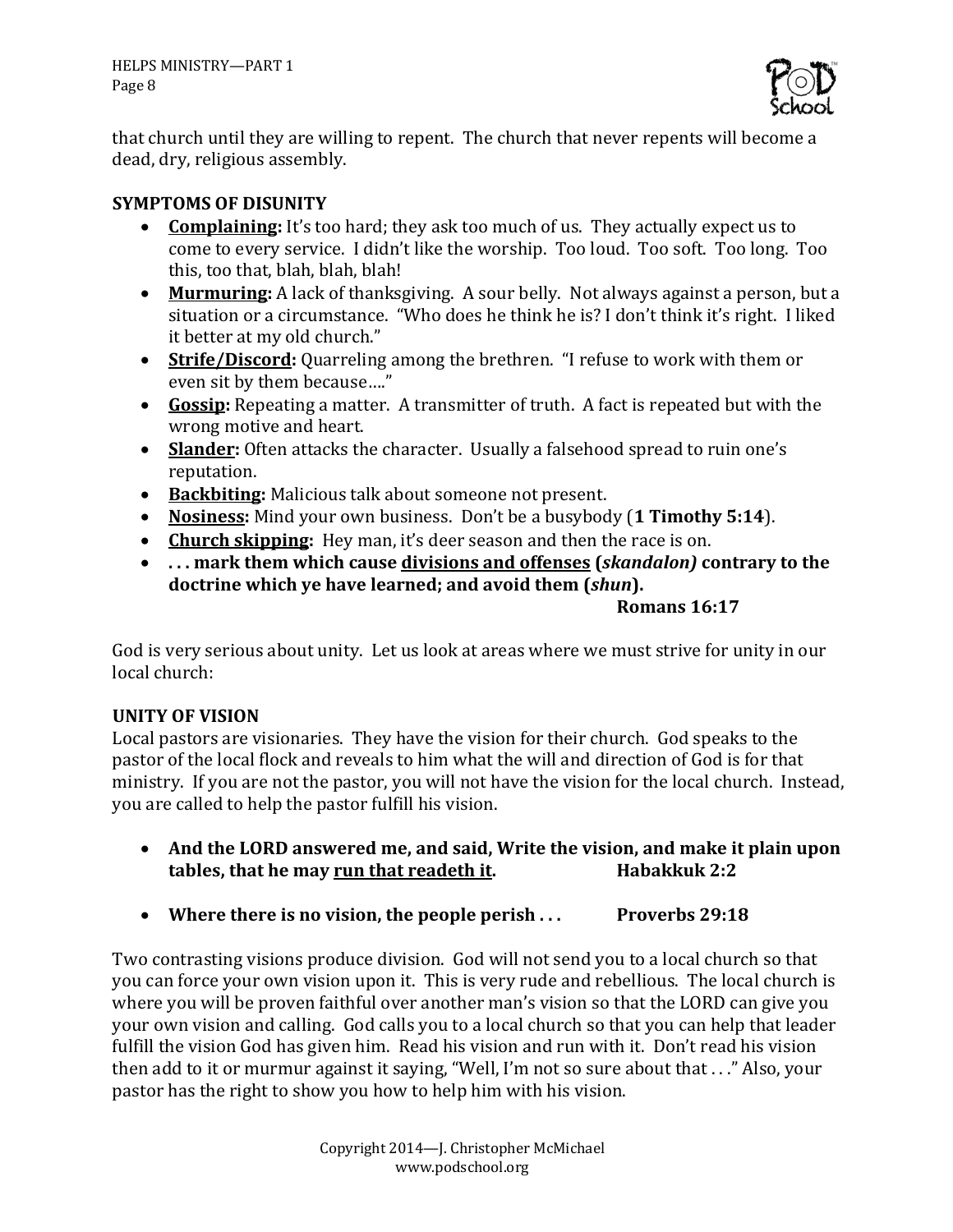

## **UNITY OF PURPOSE**

We must be unified in our purpose for going to church. Are you going to church to find a mate? Are you going to church to promote your business? Are you going to church to steal sheep? For political gain? Or do you go to church to learn about Jesus and how you can better please, serve, and glorify Him?

• Fill up and complete my joy by living in harmony and being of the same mind and <u>one in purpose</u>, having the same love, being in full accord and of <u>one</u> **harmonious mind and intention. Philippians 2:2 AMP** 

There is strength in unity and when the church is united in purpose, that purpose will be powerfully accomplished. Make sure that your purposes and intentions are biblical and that they glorify Jesus Christ! Let's make sure we're going to church for the right reasons.

## **UNITY OF THE FAITH**

No church has perfect doctrine. We are all still working out our own salvation with fear and trembling (**Philippians 2:12**). But it is important that you agree with your pastor's doctrine. You must trust him; otherwise he will not be able to teach you things you don't know. 

- Till we all come in the unity of the faith, and of the knowledge of the Son of God, unto a perfect (*mature*) man, unto the measure of the stature of the **fullness of Christ: Ephesians 4:13**
- Can two walk together, except they be agreed? Amos 3:3

Pastors are given to help perfect us and develop us until we come into the unity of the faith. If you don't agree with the doctrine being taught, something must change. Either your heart will change or where you go to church will change. There is a proper way to leave a church. You don't abandon it. Don't be a Demas, who forsook Paul. Either way, don't allow your mouth to become a sass bucket of disagreement.

## **THE POWER OF UNITY**

There is great strength, anointing, and power in unity.

• And when the day of Pentecost was fully come, they were all with one accord in one place. <sup>2</sup>And suddenly there came a sound from heaven as of a rushing mighty wind, and it filled all the house where they were sitting. **Acts 2:1-2**

The early believers were unified first, then the Holy Spirit came. Revival starts with unity in the local church. Can you imagine God blessing a strife club? No!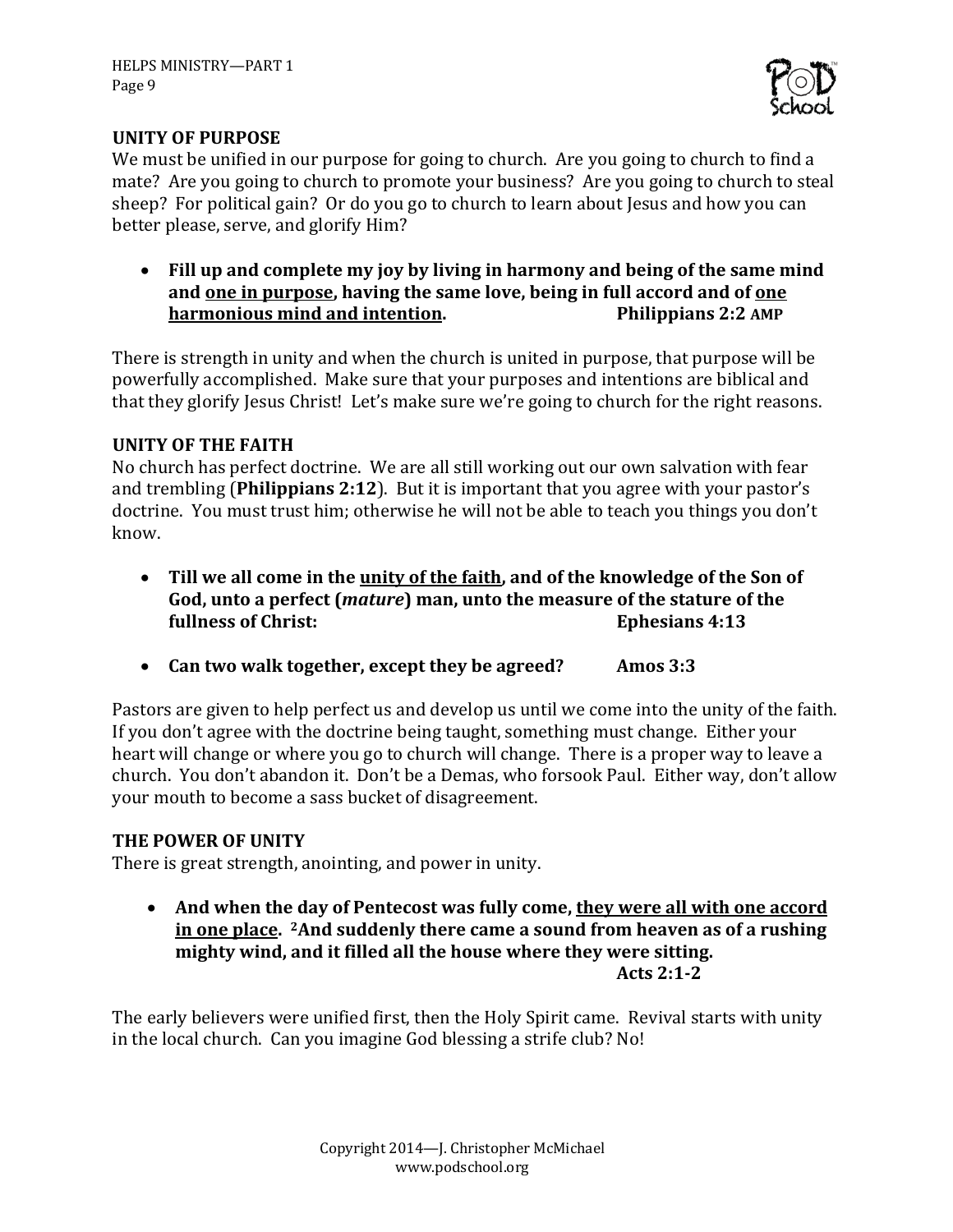

## **KEYS TO MAINTAINING UNITY**

Here are some important keys to maintaining unity:

- Be a servant.
- Prefer your brother.
- Don't be argumentative (**Romans 14:1**).
- Don't be a know-it-all (**1 Corinthians 8:2**).
- Don't dominate every conversation (Proverbs 10:19).
- Don't be self-promoting (Proverbs 20:6).
- Pray! Pray! Pray!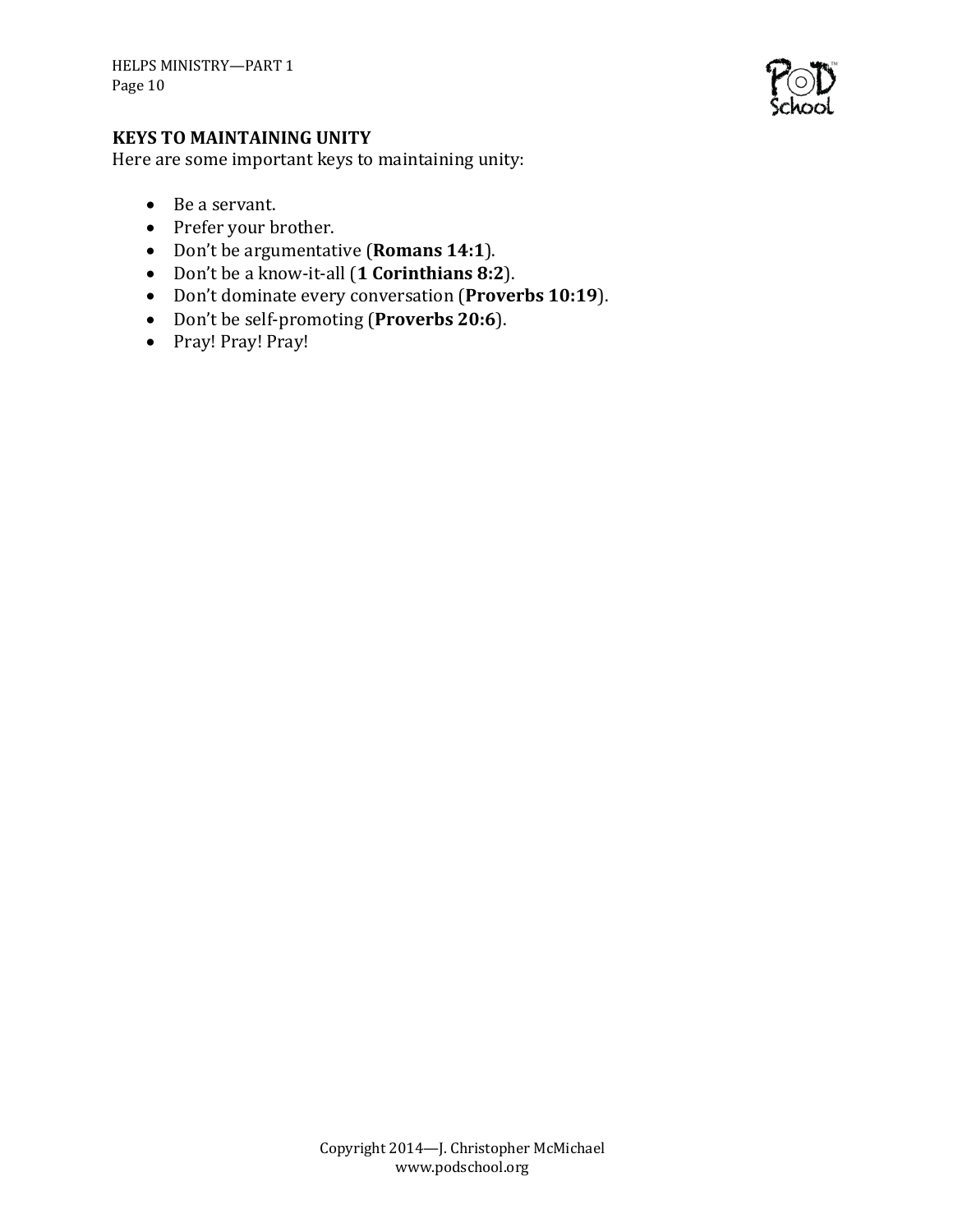

## **HELPS MINISTRY-PART 1** Lesson 4 **The Spirit Of Excellence**

God the Father gave His very best to us in the perfect sacrifice of His Son, the LORD Jesus Christ. He has set the standard: **Excellence!!** 

The **Spirit of Excellence** is the opposite of the **Spirit of Poverty.** Poverty is an attitude, not a dollar amount.

**Excellence** requires faithfulness and hard work. The Spirit of Excellence says, "I want to give the LORD Jesus my very best. It is the least I can do."

**Poverty** requires you to stay the same and not improve or change anything. Poverty is easy and this is why it abounds. Poverty often blames anything and everybody but itself and then looks for a handout. Poverty doesn't finish what it starts.

**Excellence** honors God. Poverty honors only self.

• Whatsoever thy hand findeth to do, do it with thy might;

**Ecclesiastes 9:10**

• And whatsoever ye do, do it heartily, as to the LORD, and not unto men; <sup>24</sup>Knowing that of the LORD ye shall receive the reward of the inheritance: for **ye serve the LORD Christ.** Colossians 3:23-24

We should do everything as unto the LORD.

## **EXCELLENCE IN APPEARANCE**

Excellence in appearance has nothing to do with fashion or trends. "Nice dress" is defined differently all over the world. This simply means you make your appearance your very best for your God. We dress up for dates. We dress up for proms. We dress up for court. Why do we dress down for God?

• Then Pharaoh sent and called Joseph, and they brought him hastily out of the dungeon: and he shaved himself, and changed his raiment, and came in unto **Pharaoh. Genesis 41:14** 

If Joseph could shave and present himself before the presence of an earthly king in his official court, how much more should we clean ourselves up when presenting ourselves before the King of Kings in His official house?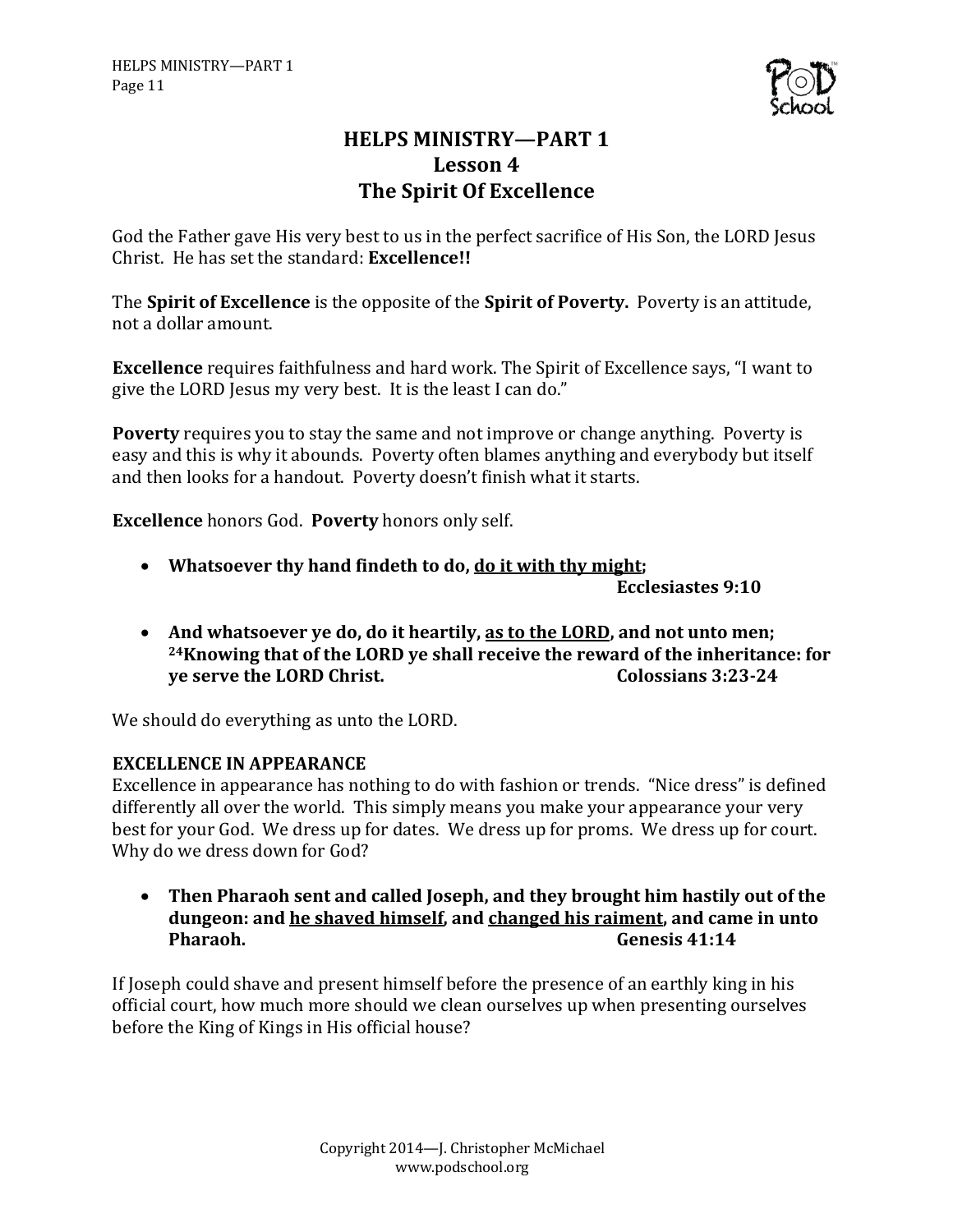

#### **EXCELLENCE IN STEWARDSHIP**

Stewardship is how well we take care of things. We are stewards over our bodies, marriages, gifts, belongings, finances, etc. Anything God has given you, He will require that you give an account for how you used it and what you did with it.

• And the LORD said, Who then is that <u>faithful and wise steward</u>, whom his lord shall make ruler over his household, to give them their portion of meat in due season? <sup>43</sup>Blessed is that servant, whom his lord when he cometh shall find so doing. <sup>44</sup>Of a truth I say unto you, that he will make him ruler over all that he **hath. Luke 12:42-44** 

Promotion is the reward for being a steward of excellence.

## **EXCELLENCE IN WORK ETHIC**

We must work the best we can in everything we do, whether for God or for man.

• Not with eve-service, as menpleasers; but as the servants of Christ, doing the **will of God from the heart; Ephesians 6:6** 

The only reason you wouldn't do a good or excellent job is because you have no heart for it. When your heart is really into something, you give it your best. You give it 110%. God deserves more than *half-hearted* service out of His servants.

"Performance proves the heart." -Dr. Mark T. Barclay

• Servants, obey in all things your masters according to the flesh; not with **eveservice**, as menpleasers; but in singleness of heart, fearing God: **Colossians 3:22**

Excellence requires a focused effort on whatever you are working on. This is "**singleness** of heart." Faith focuses on the task at hand, and faith is what it takes to please God. "Not with eye-service" refers to a two-faced, lazy work ethic. Some will only work hard when the boss or pastor is around.

## **SOME THOUGHTS ON EXCELLENT WORK**

- If leadership has to stand over you in order to get work out of you, they are doing your job. If they are doing your job, why do they need you?
- Joseph was so dependable and honorable with his job in prison that the prison boss never had to double check his work (**Genesis 39:20-23**).
- If paying you would cause you to do a better job for the Kingdom of God, then you are a hireling.
- If we truly revered and loved Him, we would never give Him our junk.